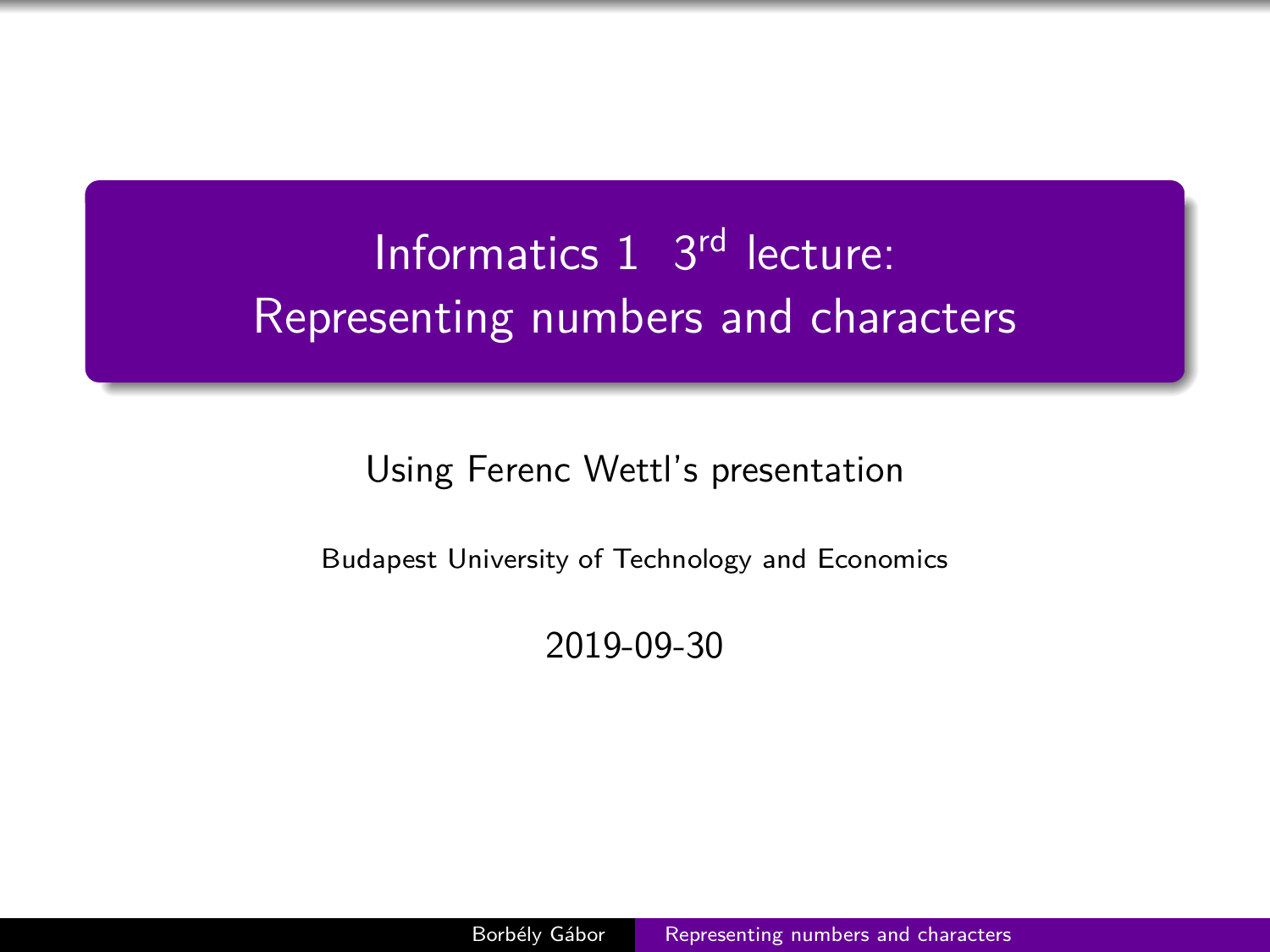### Base 2 format

Conversion from base 2 to base 10:

$$
b_n b_{n-1} \dots b_1 b_0 \dots b_{-1} \dots b_{-m} = \sum_{i=-m}^n b_i 2^i.
$$

For example  $110.101<sub>2</sub> = 6.625$ Conversion from base 10 to base 2

 $\bullet$  for integers repeated division by 2,

• for the fractional parts repeated multiplication by 2.

| For example 106 in base 2: |  |  |  |  |  |
|----------------------------|--|--|--|--|--|
|----------------------------|--|--|--|--|--|

| $106 = 2 \cdot 53 + 0 \to 0$        | 106         | $\sqrt{2}$     |
|-------------------------------------|-------------|----------------|
| $53 = 2 \cdot 26 + 1 \rightarrow 1$ | 53.         | $\overline{0}$ |
| $26 = 2 \cdot 13 + 0 \rightarrow 0$ | $26 \mid 1$ |                |
| $13 = 2 \cdot 6 + 1 \rightarrow 1$  | $13 \mid 0$ |                |
| $6 = 2 \cdot 3 + 0 \rightarrow 0$   | $6 \mid 1$  |                |
| $3 = 2 \cdot 1 + 1 \rightarrow 1$   | 3           | $\overline{0}$ |
| $1 = 2 \cdot 0 + 1 \rightarrow 1$   | $1 \mid 1$  |                |
| so the binary form is 1101010.      | 0.          | $\vert$ 1      |
|                                     |             |                |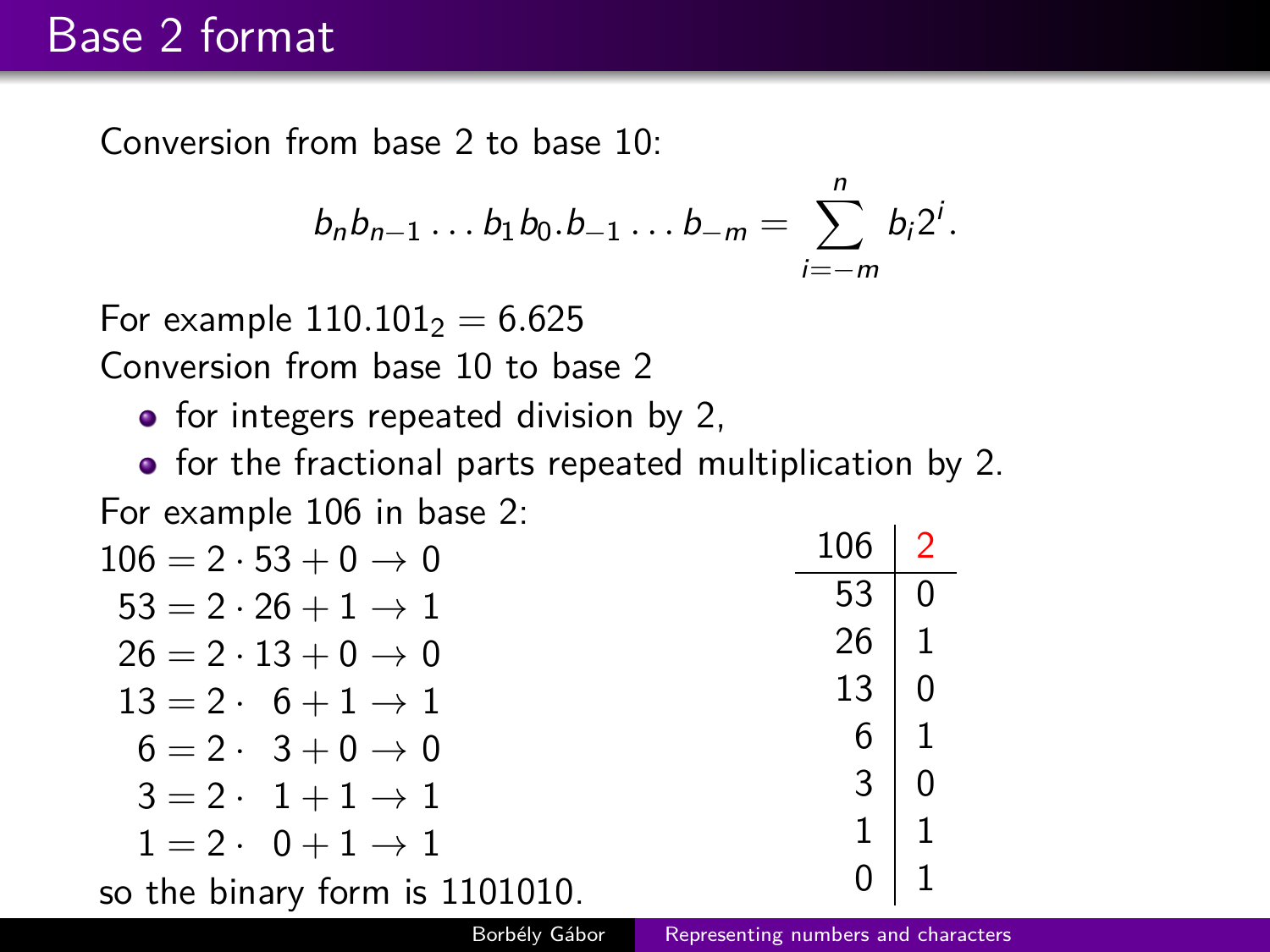#### Example

How to convert a fractional number into binary? For example let us write the first 6 digits of 0*.*3 in binary!

Solution: The meaning of digits after the decimal point, 1*/*2,  $1/4, \ldots, 1/2^n, \ldots$  For example multiplying the binary number 0*.*1011001 by 2 the integer part of the result in order is 1, 0, 1, 1, 0, 0, 1. Using this method:

| $0.3 \cdot 2 = 0.6 \rightarrow 0$  |                 |  |
|------------------------------------|-----------------|--|
| $0.6 \cdot 2 = 1.2 \rightarrow 1$  | $0.3 \mid 2$    |  |
| $0.2 \cdot 2 = 0.4 \rightarrow 0$  | 0.6   0         |  |
| $0.4 \cdot 2 = 0.8 \rightarrow 0$  | $1.2$   1       |  |
| $0.8 \cdot 2 = 1.6 \rightarrow 1$  | $0.4 \,   \, 0$ |  |
| $0.6 \cdot 2 = 1.2 \rightarrow 1$  | $0.8$ 0         |  |
| So the binary form of 0.3 is       | $1.6 \mid 1$    |  |
| 0.010011, we can even see that its | $1.2$   1       |  |
| infinite binary form is: 0.01001.  |                 |  |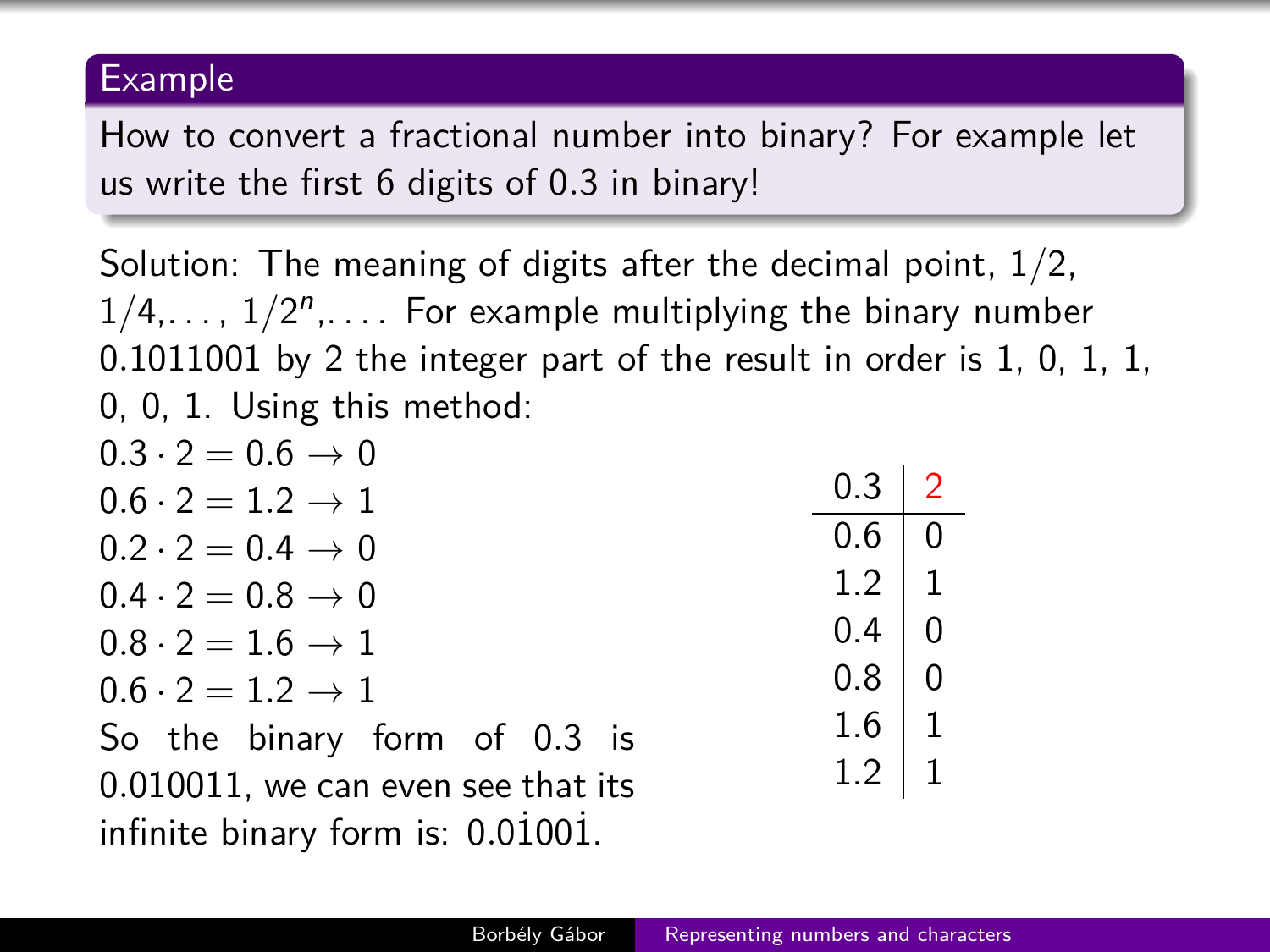## Hexadecimal numbers

Hexadecimal (base 16) numbers:

| bin  | hex | bin  | hex |
|------|-----|------|-----|
| 0000 | N   | 1000 | 8   |
| 0001 | 1   | 1001 | 9   |
| 0010 | 2   | 1010 | А   |
| 0011 | 3   | 1011 | B   |
| 0100 | 4   | 1100 | C   |
| 0101 | 5   | 1101 | D   |
| 0110 | 6   | 1110 | Е   |
| 0111 | 7   | 1111 | F   |

For example 0011 1100 1111 1010 = 0x3CFA.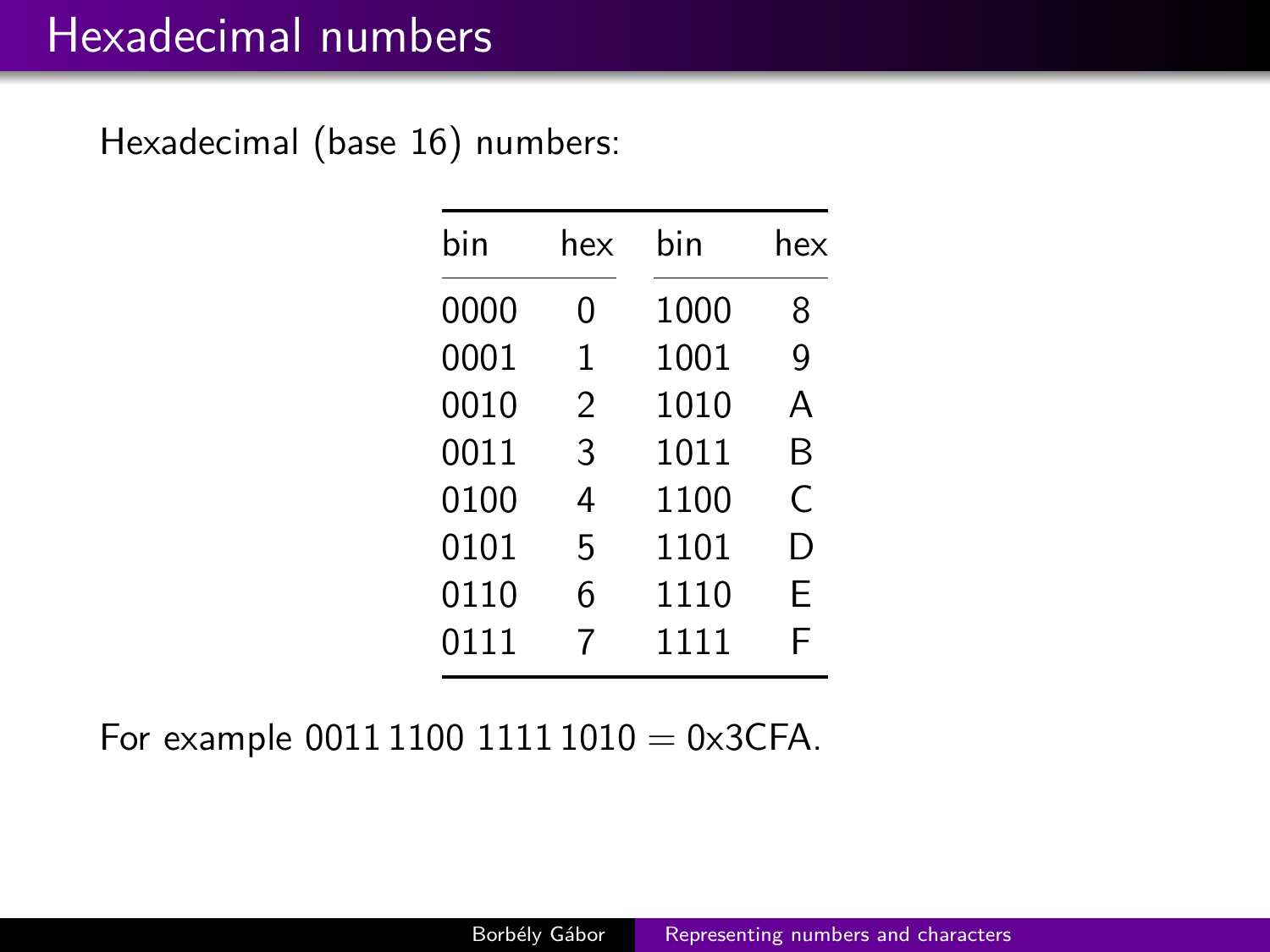### 1's complement representation

1's complement on  $n$ -bits: the first bit is the sign. The range of representable numbers:  $-2^{n-1}+1$  to  $2^{n-1}-1$ . For example on 4 bits:  $-7$  to 7.  $1001 \rightarrow -1$  $1100 \rightarrow -4$  $1111 \rightarrow -7$  $1000 \rightarrow -0$  $0000 \rightarrow +0$ 

Disadvantage: There's  $+0$  and  $-0$ .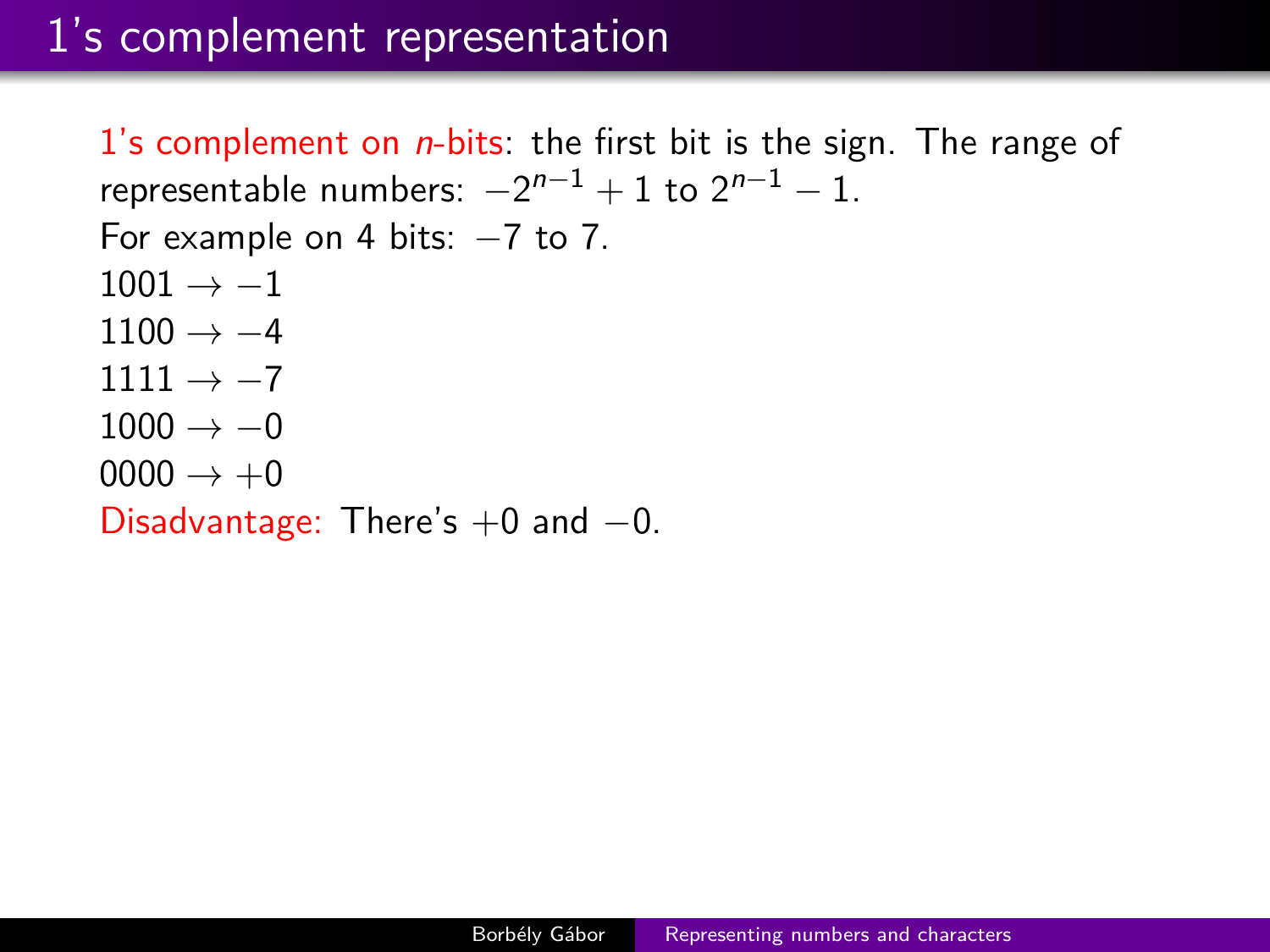on  $n$ -bits: we want a signed representation of numbers where there aren't  $+0$  and  $-0$ .

$$
\bar{x} = \begin{cases} x & \text{if } x \text{ is non-negative,} \\ 2^n - |x| & \text{if } x \text{ is negative.} \end{cases}
$$

To calculate  $2^{n} - |x|$  you can take the complement of  $|x|$  and add 1:  $2^{n} - |x| = (2^{n} - 1) - |x| + 1 = 11 ... 1_{2} - |x| + 1$ . Since  $|x| = 2^n - (2^n - |x|)$ , calculating x from  $\bar{x}$  can be done the same way, so if the first bit is 1, then  $|x|$  = complement of  $\bar{x}$  + 1. the form of −1 is 11 . . . 11<sub>2</sub>, of −2 is 11 . . . 10<sub>2</sub>, of −3 is 11 . . . 01<sub>2</sub>.

#### Example

let 
$$
n = 4
$$
,  $x = -5$ :  $-5 \rightarrow \bar{x} = 16 - 5 = 11 = 1011_2$ 

with bit operations:

 $x = -5 \rightarrow |x| = 5 \rightarrow 0101$ <sub>2</sub>  $\rightarrow \bar{x} = 1010$ <sub>2</sub>  $+ 1$ <sub>2</sub> = 1011<sub>2</sub>

the reverse:  $\bar{x} = 1011_2 \rightarrow x = 0100_2 + 1_2 = 0101_2 = 5$ .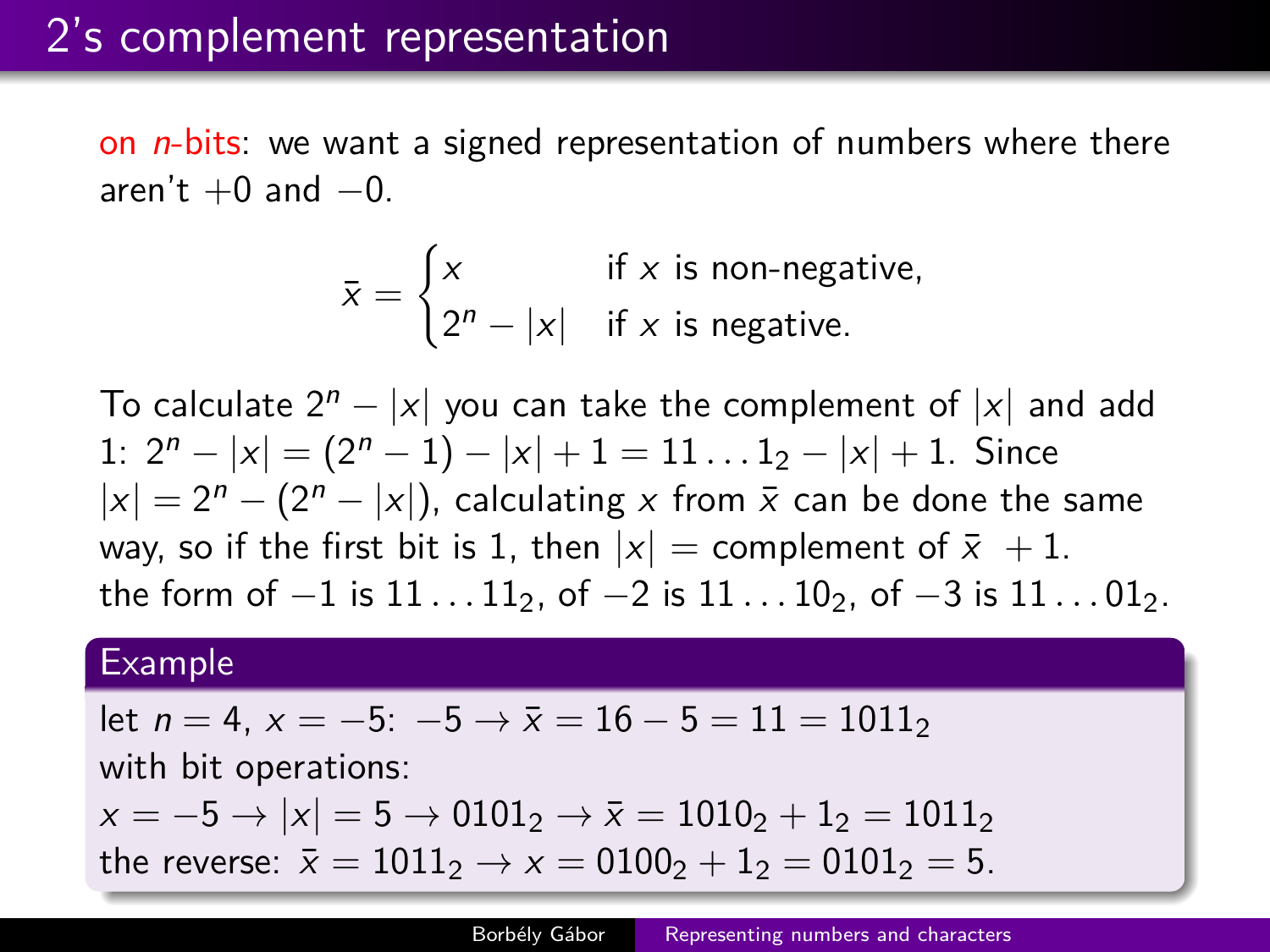### 2's complement representation

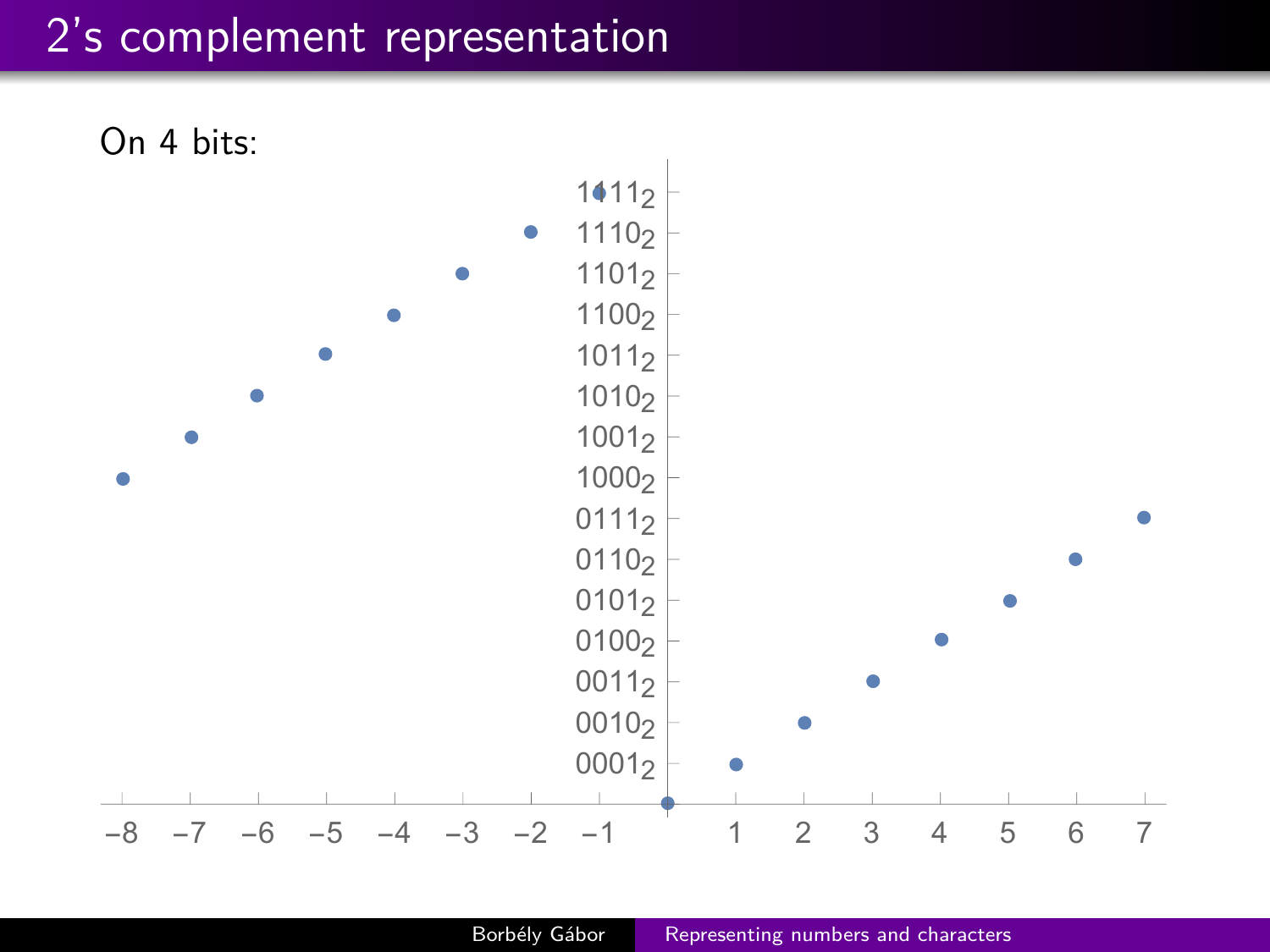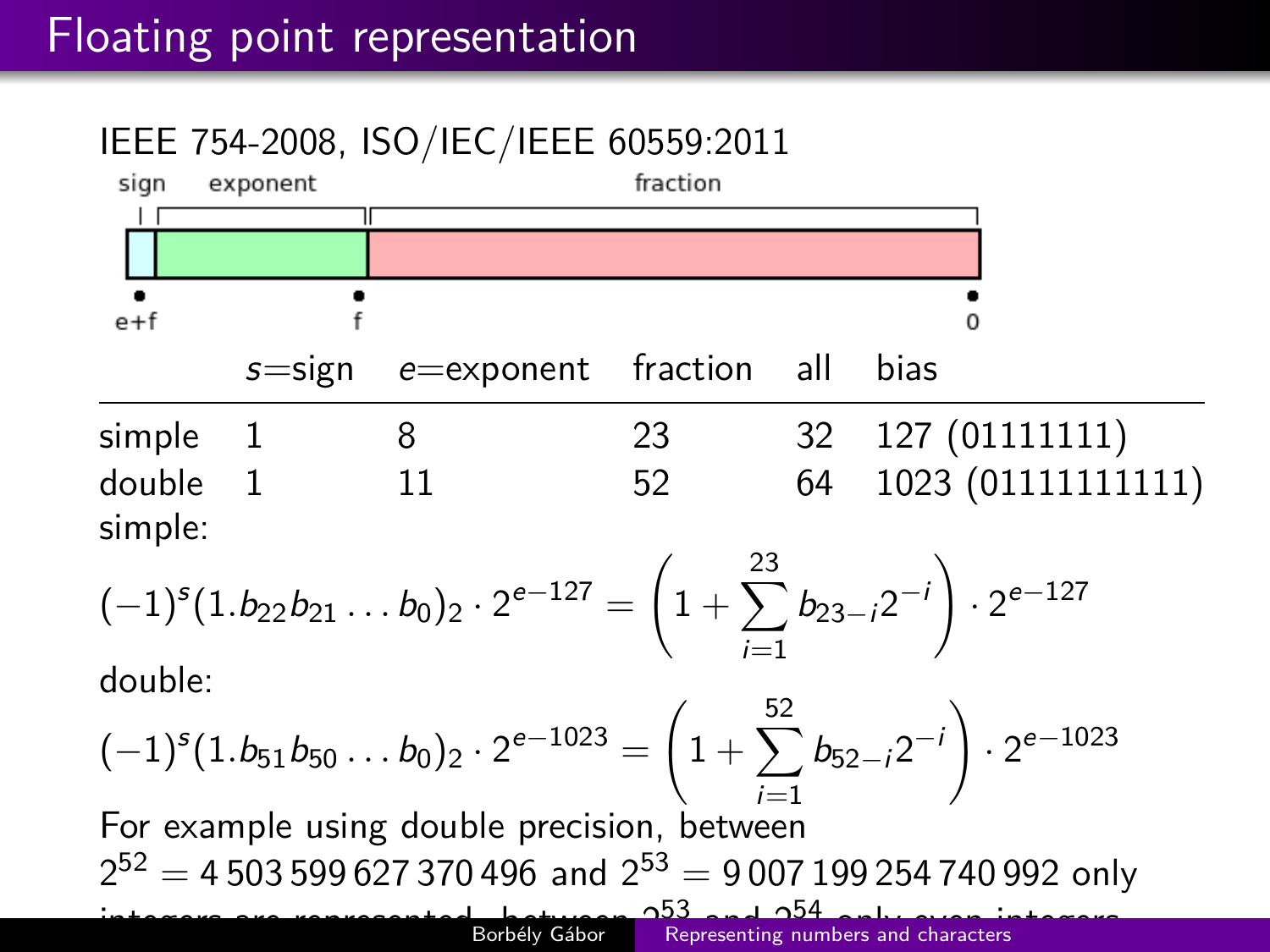## Example 1



```
exponent 10000101<sub>2</sub> - 01111111<sub>2</sub> = 00000110<sub>2</sub>, so 6
fraction (1.significand) 1.1101101012,
the number −1110110.1012, which is −118.625
```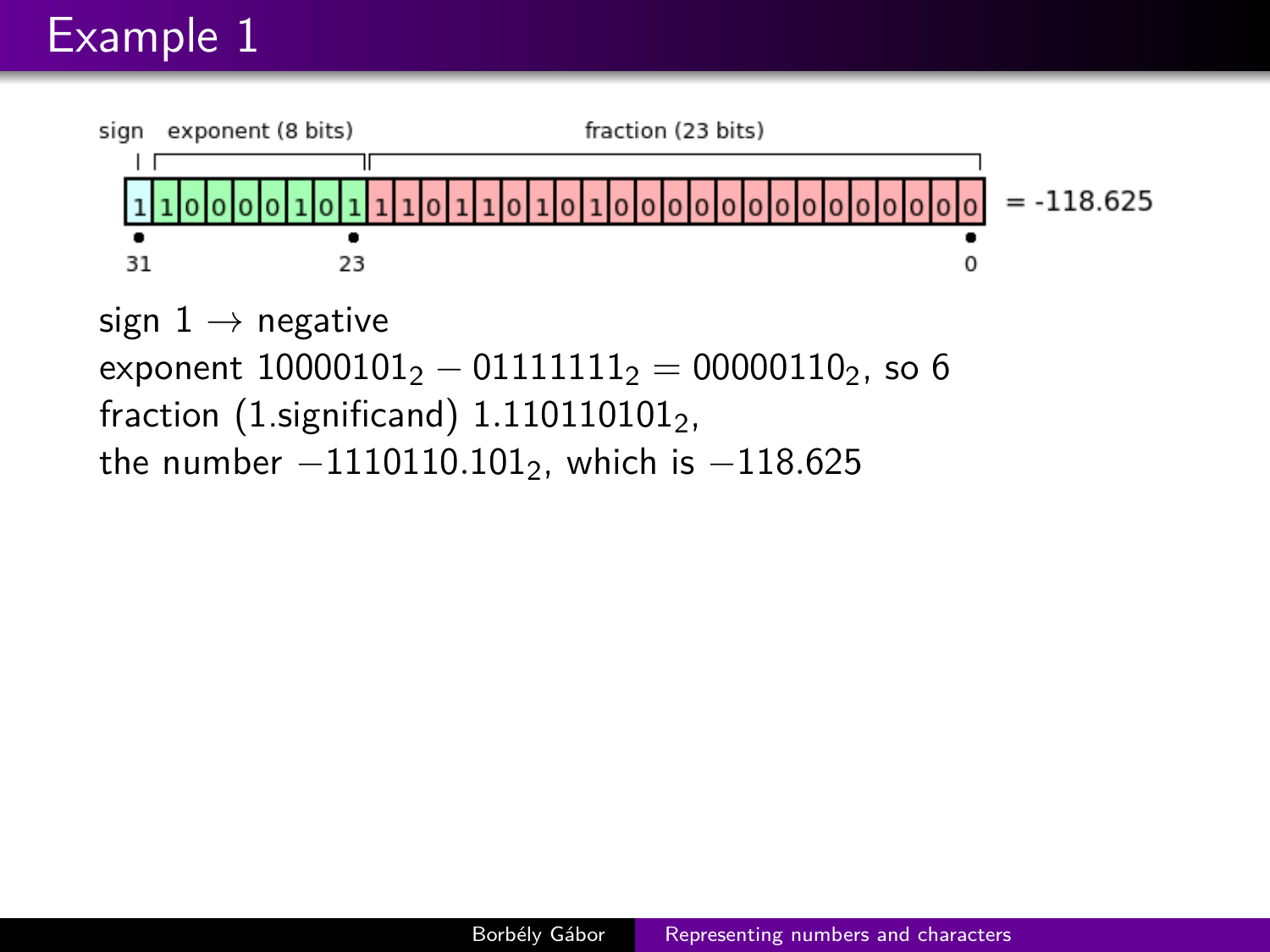#### Example

Convert −14*.*3 into IEEE 754 standard on 32 bits.

Solution:  $14 = 1110$ ,  $0.3 = 0.01001...$ , so the first 24 digit of the fractional part is 1110*.*01001100110011001100, the exponent is 3, omitting the first 1 the 23 bits of the fraction is 11001001100110011001100. Add 127 to the exponent:  $11 + 01111111 = 10000010$ , thus the representation of the number after rounding: 11000001011001001100110011001101

Rounding: if the first omitted bit is 1, then we add 1 to the last bit of the fraction

There are many sites on the internet that provide converters like [this](http://www.h-schmidt.net/FloatConverter/IEEE754.html) or [this.](http://www.binaryconvert.com/)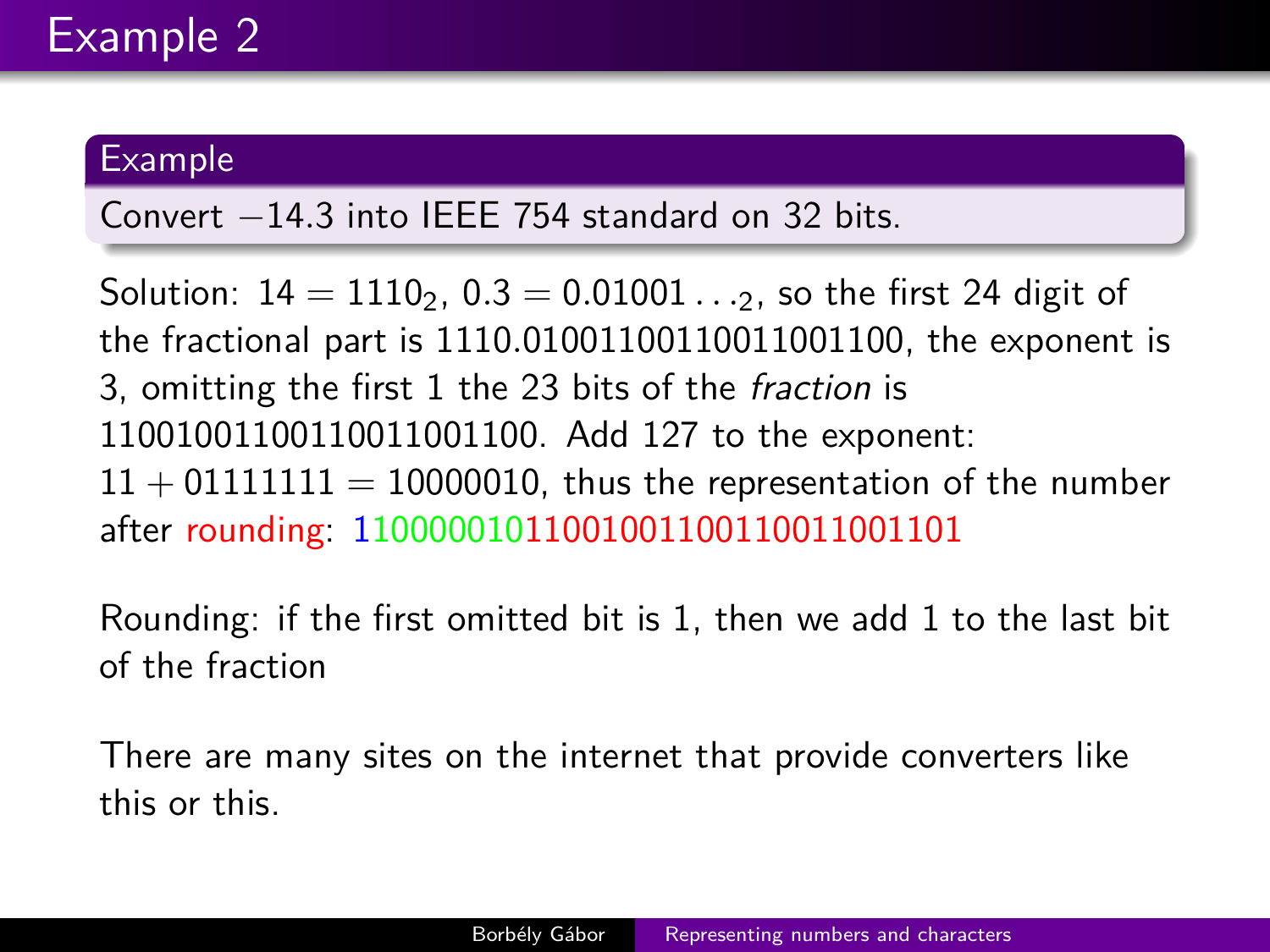## ASCII code table

ASCII – American Standard Code for Information Interchange

| 0  | 00 |        | $<$ control $>$          | 59     | 3Β |                       | SEMICOLON                           |
|----|----|--------|--------------------------|--------|----|-----------------------|-------------------------------------|
| .  |    |        |                          | 60     | 3C | $\,<\,$               | <b>LESS-THAN SIGN</b>               |
| 31 | 1F |        | $<$ control $>$          | 61     | 3D | $=$                   | <b>EQUALS SIGN</b>                  |
| 32 | 20 |        | <b>SPACE</b>             | 62     | 3E | $\geq$                | <b>GREATER-THAN SIGN</b>            |
| 33 | 21 | Ţ      | <b>EXCLAMATION MARK</b>  | 63     | 3F | ?                     | <b>QUESTION MARK</b>                |
| 34 | 22 | п      | <b>QUOTATION MARK</b>    | 64     | 40 | Q                     | <b>COMMERCIAL AT</b>                |
| 35 | 23 | #      | <b>NUMBER SIGN</b>       | 65     | 41 | A                     | <b>LATIN CAPITAL LETTER A</b>       |
| 36 | 24 | \$     | <b>DOLLAR SIGN</b>       | .      |    |                       |                                     |
| 37 | 25 | $\%$   | <b>PERCENT SIGN</b>      | 90     | 5A | Z                     | LATIN CAPITAL LETTER 2              |
| 38 | 26 | &      | AMPERSAND                | 91     | 5Β |                       | LEFT SQUARE BRACKET                 |
| 39 | 27 |        | <b>APOSTROPHE</b>        | 92     | 5C |                       | <b>REVERSE SOLIDUS</b>              |
| 40 | 28 |        | <b>LEFT PARENTHESIS</b>  | 93     | 5D |                       | RIGHT SQUARE BRACKET                |
| 41 | 29 |        | <b>RIGHT PARENTHESIS</b> | 94     | 5E |                       | CIRCUMFLEX ACCENT                   |
| 42 | 2A | $\ast$ | <b>ASTERISK</b>          | 95     | 5F |                       | <b>LOW LINE</b>                     |
| 43 | 2B | $^{+}$ | <b>PLUS SIGN</b>         | 96     | 60 | $\pmb{\iota}$         | <b>GRAVE ACCENT</b>                 |
| 44 | 2C |        | <b>COMMA</b>             | 97     | 61 | a                     | LATIN SMALL LETTER A                |
| 45 | 2D |        | <b>HYPHEN-MINUS</b>      | $\sim$ |    |                       |                                     |
| 46 | 2E |        | <b>FULL STOP</b>         | 122    | 7A | z                     | LATIN SMALL LETTER Z                |
| 47 | 2F |        | <b>SOLIDUS</b>           | 123    | 7B |                       | LEFT CURLY BRACKET                  |
| 48 | 30 | 0      | <b>DIGIT ZERO</b>        | 124    | 7C |                       | <b>VERTICAL LINE</b>                |
| .  |    |        |                          | 125    | 7D | ł                     | RIGHT CURLY BRACKET                 |
| 57 | 39 | 9      | <b>DIGIT NINE</b>        | 126    | 7E | $\tilde{\phantom{a}}$ | <b>TILDE</b>                        |
| 58 | 3A |        | <b>COLON</b>             | 127    | 7F |                       | $<$ control $>$                     |
|    |    |        | Borbély Gábor            |        |    |                       | Representing numbers and characters |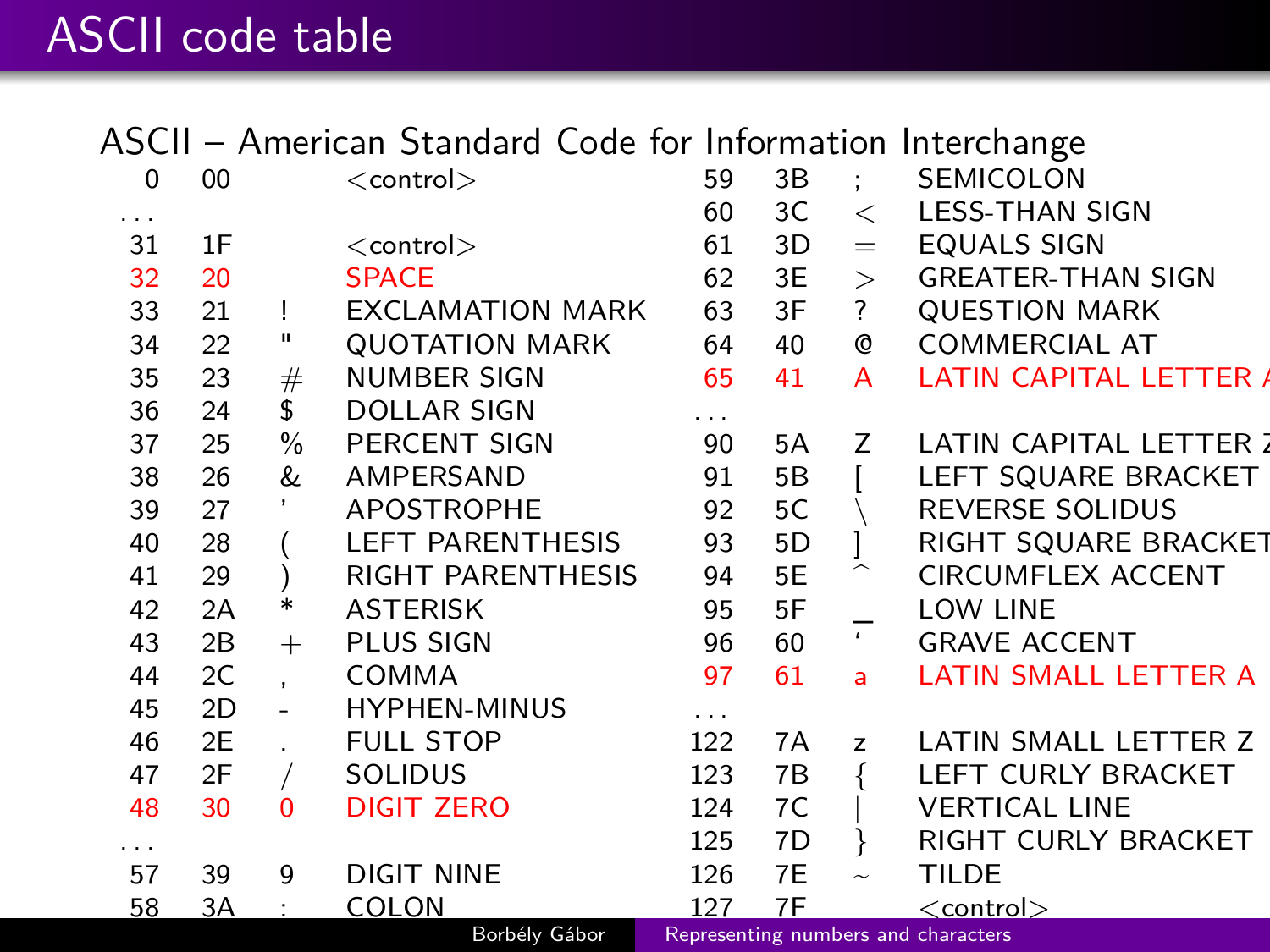### These are nearly history

- **1 ISO-8859-1 Latin1 (West European)**
- <sup>2</sup> ISO-8859-2 Latin2 (East European)
- **3 ISO-8859-3 Latin3 (South European)**
- <sup>4</sup> ISO-8859-4 Latin4 (North European)
- S ISO-8859-5 Cyrillic
- **6 ISO-8859-6 Arabic**
- **2 ISO-8859-7 Greek**
- **8 ISO-8859-8 Hebrew**
- <sup>9</sup> ISO-8859-9 Latin5 (Turkish)
- **10 ISO-8859-10 Latin6 (Nordic)**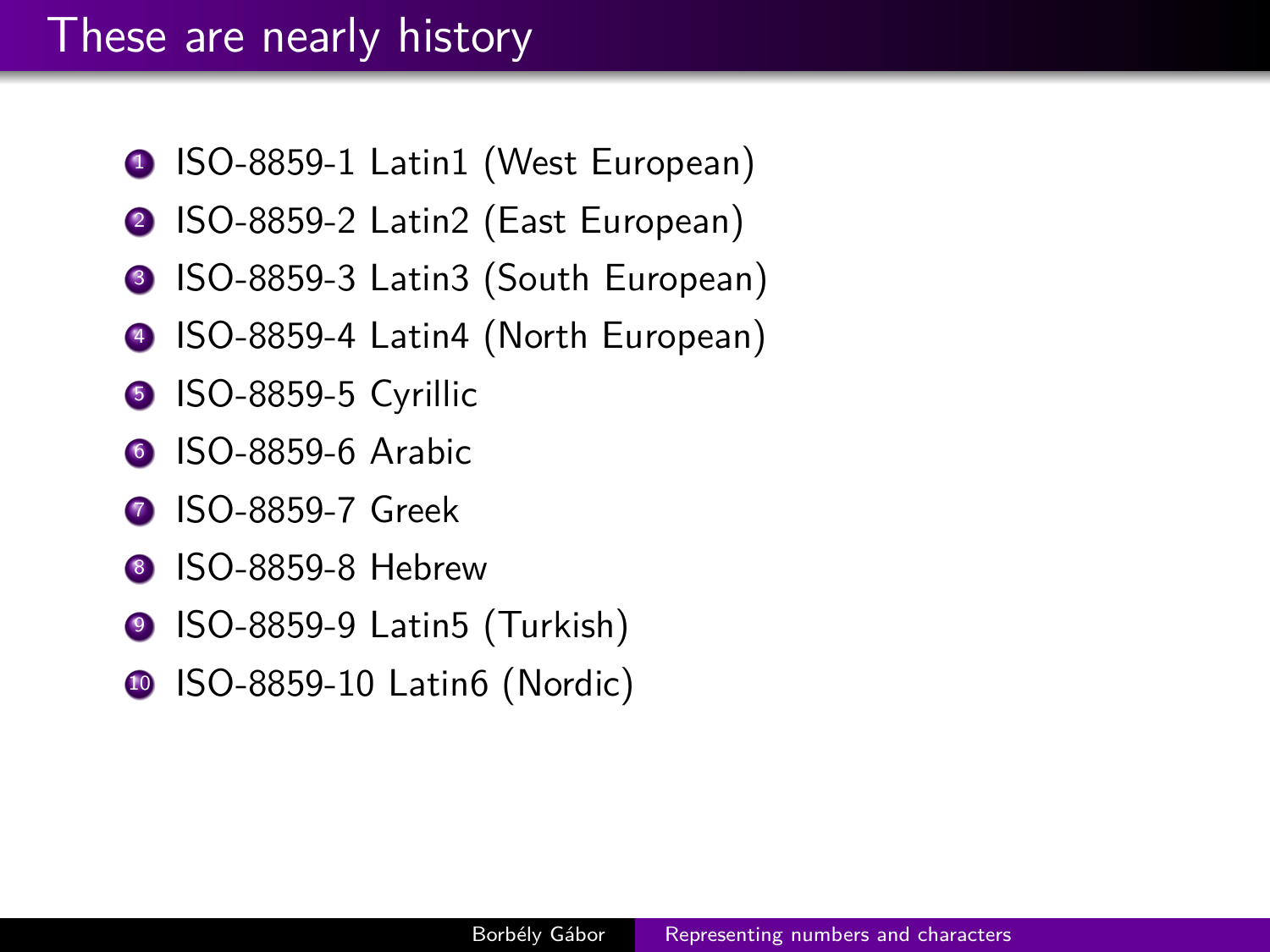ISO-8859-2, Microsoft CP1250 (Windows Latin2), CP852 (DOSLatin2)

| ISO-8859-1 | C1             | A                        | $U+00C1$   | LATIN CAPITAL LETTER A WITH ACUTE       |
|------------|----------------|--------------------------|------------|-----------------------------------------|
| ISO-8859-1 | E <sub>1</sub> | á                        | $U+00E1$   | LATIN SMALL LETTER A WITH ACUTE         |
| ISO-8859-1 | D <sub>5</sub> | Õ                        | $U+00D5$   | LATIN CAPITAL LETTER O WITH TILDE       |
| ISO-8859-1 | <b>DB</b>      | Û                        | $U+00DB$   | LATIN CAPITAL LETTER U WITH CIRCUMFLEX  |
| ISO-8859-1 | F5             | õ                        | $U+00F5$   | LATIN SMALL LETTER O WITH TILDE         |
| ISO-8859-1 | FB             | û                        | $U+00FB$   | LATIN SMALL LETTER U WITH CIRCUMFLEX    |
| ISO-8859-2 | D5             | Ő                        | $U + 0150$ | LATIN CAPITAL LETTER O WITH DOUBLE ACU  |
| ISO-8859-2 | <b>DB</b>      | Ű                        | $U + 0170$ | LATIN CAPITAL LETTER U WITH DOUBLE ACUI |
| ISO-8859-2 | F <sub>5</sub> | ő                        | $U + 0151$ | LATIN SMALL LETTER O WITH DOUBLE ACUTI  |
| ISO-8859-2 | <b>FB</b>      | ű                        | $U + 0171$ | LATIN SMALL LETTER U WITH DOUBLE ACUTE  |
| CP1250     | 82             |                          | $U+201A$   | SINGLE LOW-9 QUOTATION MARK             |
| CP1250     | 84             | .,                       | $U+201E$   | DOUBLE LOW-9 QUOTATION MARK             |
| CP1250     | 85             | in a                     | $U + 2026$ | <b>HORIZONTAL ELLIPSIS</b>              |
| CP1250     | 91             |                          | $U + 2018$ | LEFT SINGLE QUOTATION MARK              |
| CP1250     | 92             | I.                       | $U + 2019$ | RIGHT SINGLE QUOTATION MARK             |
| CP1250     | 93             | $\ddot{\phantom{1}}$     | $U+201C$   | LEFT DOUBLE QUOTATION MARK              |
| CP1250     | 94             | $^{\prime \prime}$       | $U+201D$   | RIGHT DOUBLE QUOTATION MARK             |
| CP1250     | 96             | $\overline{\phantom{m}}$ | $U + 2013$ | <b>EN DASH</b>                          |
| CP1250     | 97             |                          | $U + 2014$ | EM DASH                                 |
|            |                |                          |            |                                         |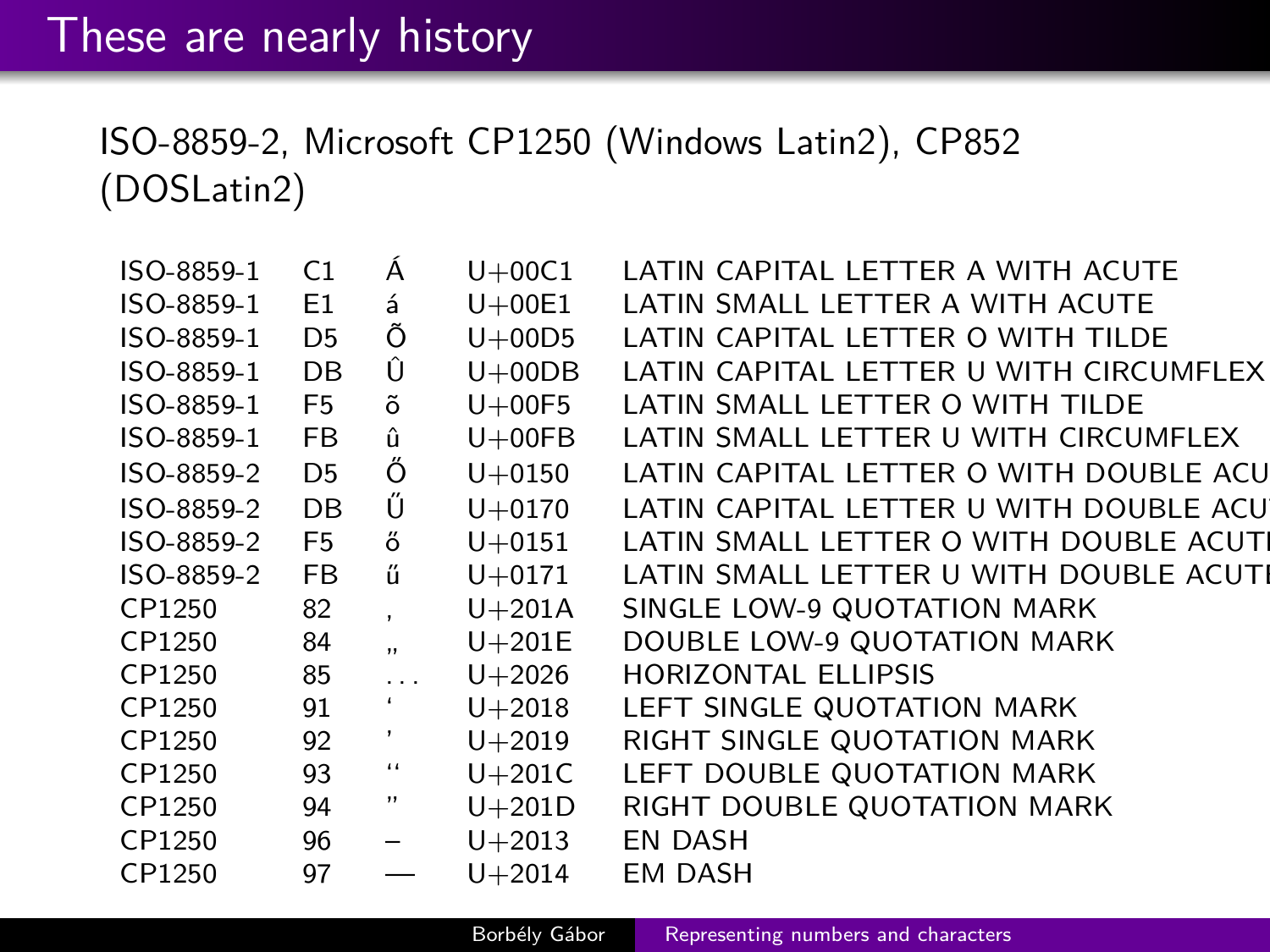## Unicode

- $\bullet$  U+0000 U+007F ASCII
- $\bullet$  U+0080 U+00FF Latin-1
- U+0100 U+017F Latin Extended-A (latin1, hungarian ő, ű)
- $\bullet$  U+0180 U+024F Latin Extended-B
- U+1E00 U+1EFF Latin Extended Additional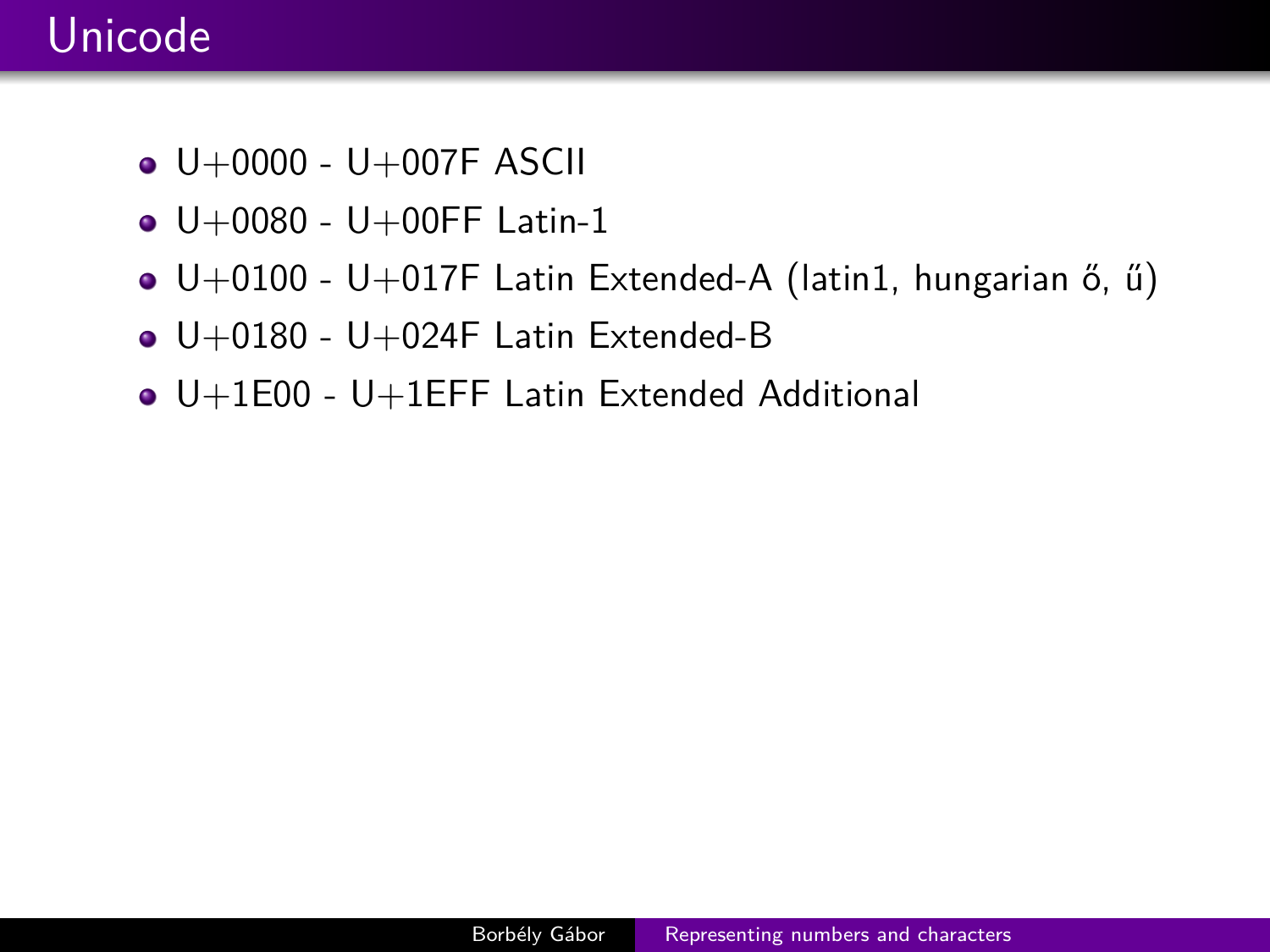## UTF – Unicode Transformation Format

- UTF-8 every character is represented on 8, 16, 24 or 32-bits.
- UTF-16 every character is represented on 16 or 32-bits.
- UTF-32 every character is represented on 32-bits.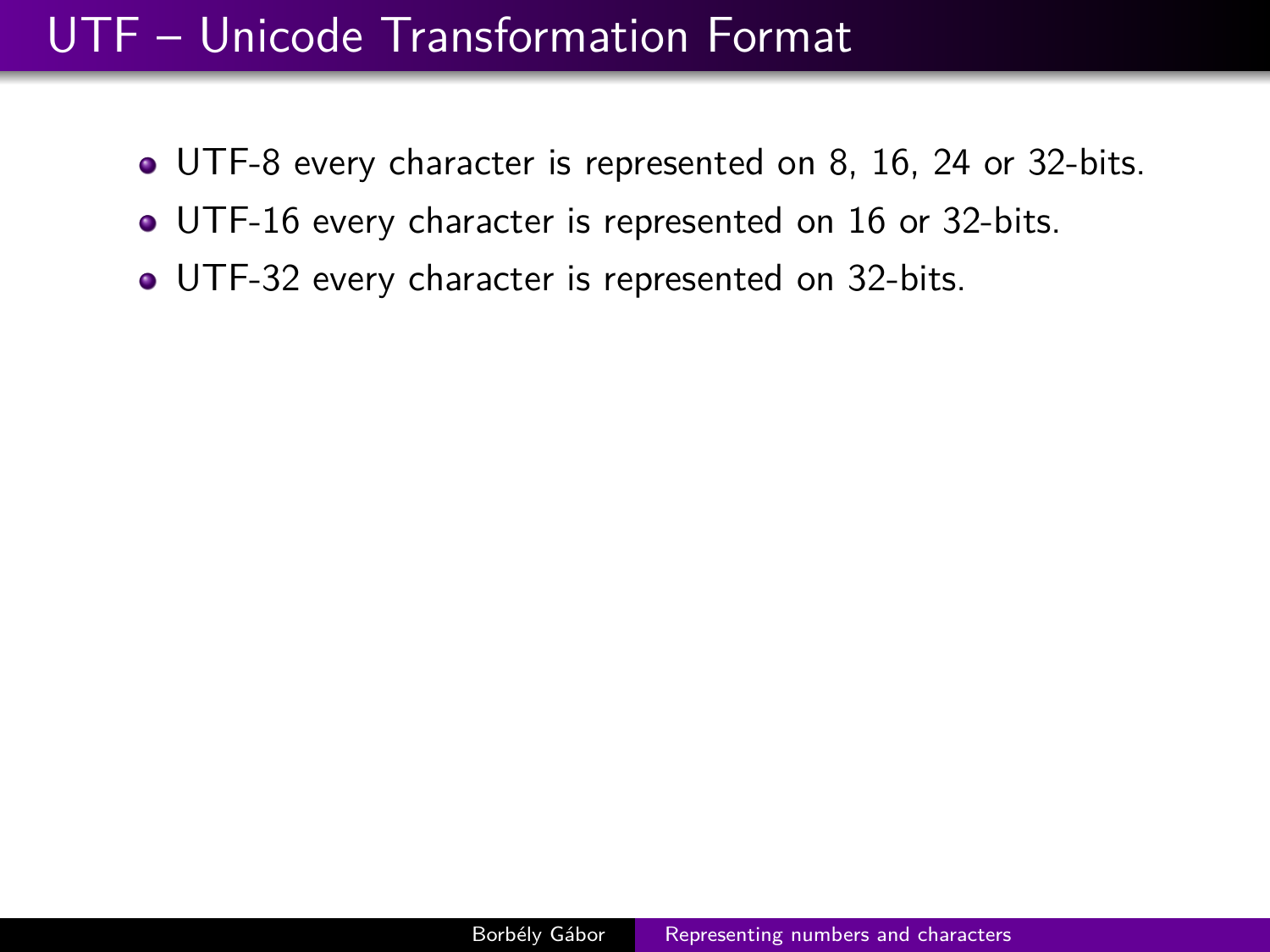## UTF-8

| Unicode    |   | UTF-8 | a official name of the character         |
|------------|---|-------|------------------------------------------|
| $U + 0020$ |   | 20    | <b>SPACE</b>                             |
| $U + 0030$ | 0 | 30    | DIGIT ZERO                               |
| $U + 0040$ | Q | 40    | COMMERCIAL AT                            |
| $U + 0041$ | A | 41    | LATIN CAPITAL LETTER A                   |
| $U + 0061$ | a | 61    | LATIN SMALL LETTER A                     |
| $U+00C1$   | Á | c3 81 | LATIN CAPITAL LETTER A WITH ACUTE        |
| $U+00C9$   | É | c3 89 | LATIN CAPITAL LETTER E WITH ACUTE        |
| $U+00CD$   | Ĺ | c3 8d | LATIN CAPITAL LETTER I WITH ACUTE        |
| $U+00D3$   | Ó | c393  | LATIN CAPITAL LETTER O WITH ACUTE        |
| $U+00D6$   | Ö | c3 96 | LATIN CAPITAL LETTER O WITH DIAERESIS    |
| $U+00DA$   | Ú | c39a  | LATIN CAPITAL LETTER U WITH ACUTE        |
| $U+00DC$   | Ü | c39c  | LATIN CAPITAL LETTER U WITH DIAERESIS    |
| $U+00E1$   | á | c3a1  | LATIN SMALL LETTER A WITH ACUTE          |
| $U+00E9$   | é | c3a9  | LATIN SMALL LETTER E WITH ACUTE          |
| $U+00ED$   | Ĺ | c3 ad | LATIN SMALL LETTER I WITH ACUTE          |
| $U+00F3$   | ó | c3 b3 | LATIN SMALL LETTER O WITH ACUTE          |
| $U+00F6$   | ö | c3 b6 | LATIN SMALL LETTER O WITH DIAERESIS      |
| $U+00FA$   | ú | c3 ba | LATIN SMALL LETTER U WITH ACUTE          |
| $U+00FC$   | ü | c3 bc | LATIN SMALL LETTER U WITH DIAERESIS      |
| $U + 0150$ | Ő | c5 90 | LATIN CAPITAL LETTER O WITH DOUBLE ACUTE |
| $U + 0151$ | ő | c591  | LATIN SMALL LETTER O WITH DOUBLE ACUTE   |
| $U + 0170$ | Ű | c5 b0 | LATIN CAPITAL LETTER U WITH DOUBLE ACUTE |
| $U + 0171$ | ű | c5 b1 | LATIN SMALL LETTER U WITH DOUBLE ACUTE   |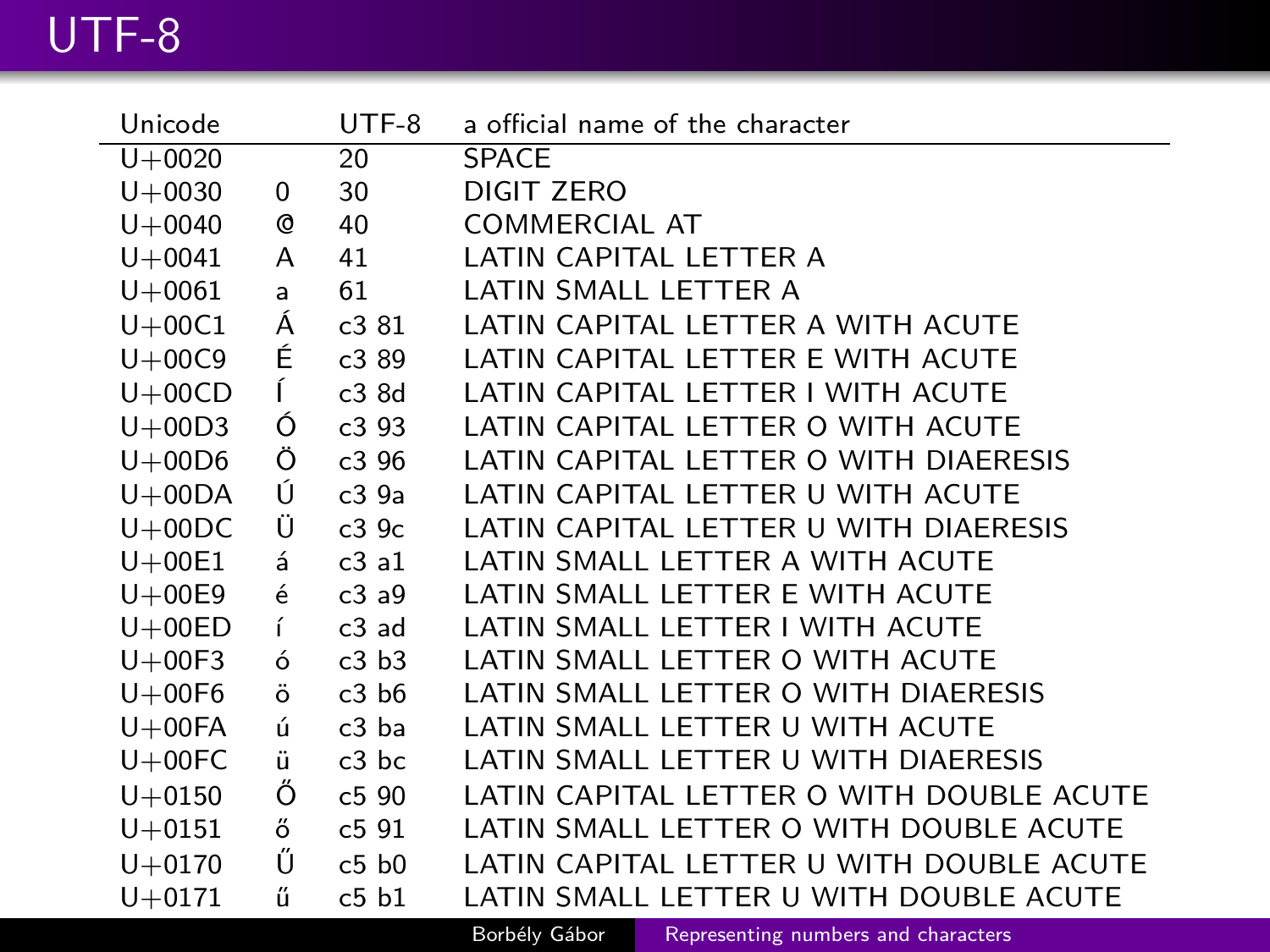| Range (number)        | binary form       | UTF-8                                                                              |  |
|-----------------------|-------------------|------------------------------------------------------------------------------------|--|
| 000000-00007F (128)   | Ozzzzzzz          | Ozzzzzzz                                                                           |  |
| 000080-0007FF (1920)  | 00000yyy yyzzzzzz | 110yyyyy 10zzzzzzz                                                                 |  |
| 000800-00FFFF (63488) | XXXXYYYY YYZZZZZZ | 1110xxxx 10yyyyyy 10zzzzzz                                                         |  |
|                       |                   | 010000-10FFFF (1048576) 000wwwxx xxxxyyyy yyzzzzzz 11110www 10xxxxx 10yyyyyy 10zzz |  |

Á 00C1→1100 0001→00011 000001→11000011 10000001→C3 81 Õ 00D5→1101 0101→00011 010101→11000011 10010101→C3 95  $\ddot{O}$  0150 $\rightarrow$ 0001 0101 0000 $\rightarrow$ 00101 010000 $\rightarrow$ 11000101  $10010000 \rightarrow C5$  90 Byte Order Mark FEFF $\rightarrow$ 11111110 111111111 $\rightarrow$ 11101111 10111011 101111111→EF BB BF (i»; When viewing files written in UTF-8 formats on windows and reading with a latin-1 encoder)